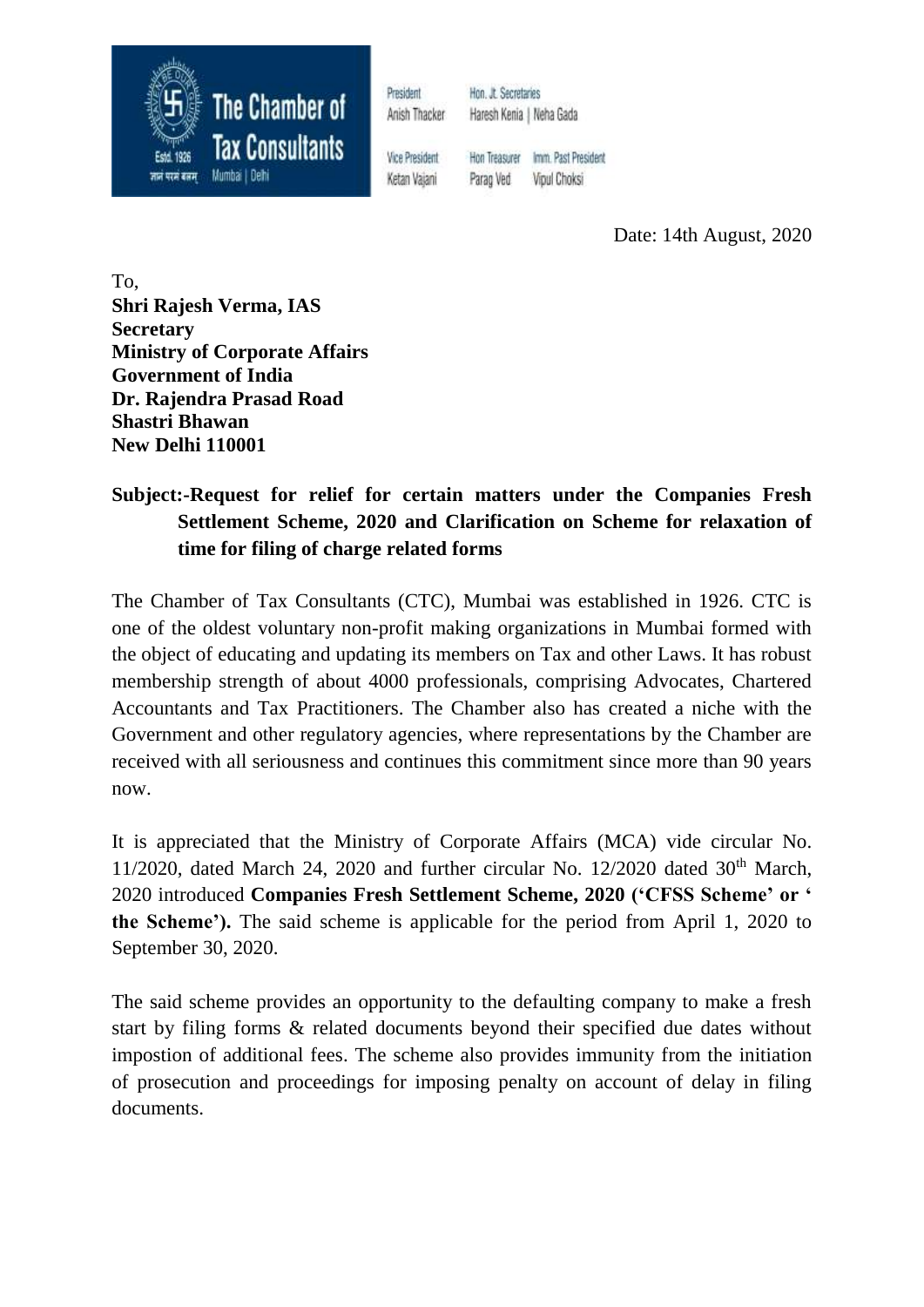# **1. Relief No.1 – Immunity for companies which have filed any e-form before introduction of this scheme**

- 1.1 As per the above-mentioned MCA Circular dated  $30<sup>th</sup>$  March 2020, Corporates can avail immunity from launch of prosecution under this scheme,for the e-forms (listed by MCA) filed during the period of this Scheme, i.e., from  $1<sup>st</sup>$  April 2020 to 30<sup>th</sup> September 2020.
- 1.2E-forms which are filed prior to the start of this Scheme cannot avail immunity from launch of prosecution under this Scheme even though additional filig fees has already been paid on such e-form
- 1.3The companies which have filed these e-forms with additional filing fees came forward to make themselves compliant much prior to introduction of this Scheme. Such companies are at andisadvantage as compared to other defaulting companies who did not bother to make themselves compliant. Such defaulting companies will enjoy immunity under the Scheme, however Companies which endeaboured to comply with the filing provision alongwith payment of additional fees will not enjoy immunity from prosecution.
- 1.4Considering the above situation, we request your good office to:
	- 1.4.1 Allow even companies which have filed any such e-form alongwith additional fees prior to the launch of the Scheme to avail immunity under the Scheme. This will give such Companies avail the benefit of immunity from prosecution and proceedings from imposition of penalties. This will help the Government propogating as well as achieving the Main Goal of the Scheme i.e. allowing Companies make a Fresh Start..

## **2. Relief No. 2– Relaxation/moratorium for Filing of e-form MGT-14 where event date is beyond 300 days**

2.1Prior to the amendment effective from May 7, 2018, Section 403 of the Act restricted filing of e-Form MGT-14 beyond a period of 300 days, without the approval for condonation of delay from Central Government. This approval was sought from the Central Government in Form INC-28. The SRN (Challan number) of the approved Form INC-28 was required to be filed in e-Form MGT-14 without which the e-Form MGT-14 could not be filed.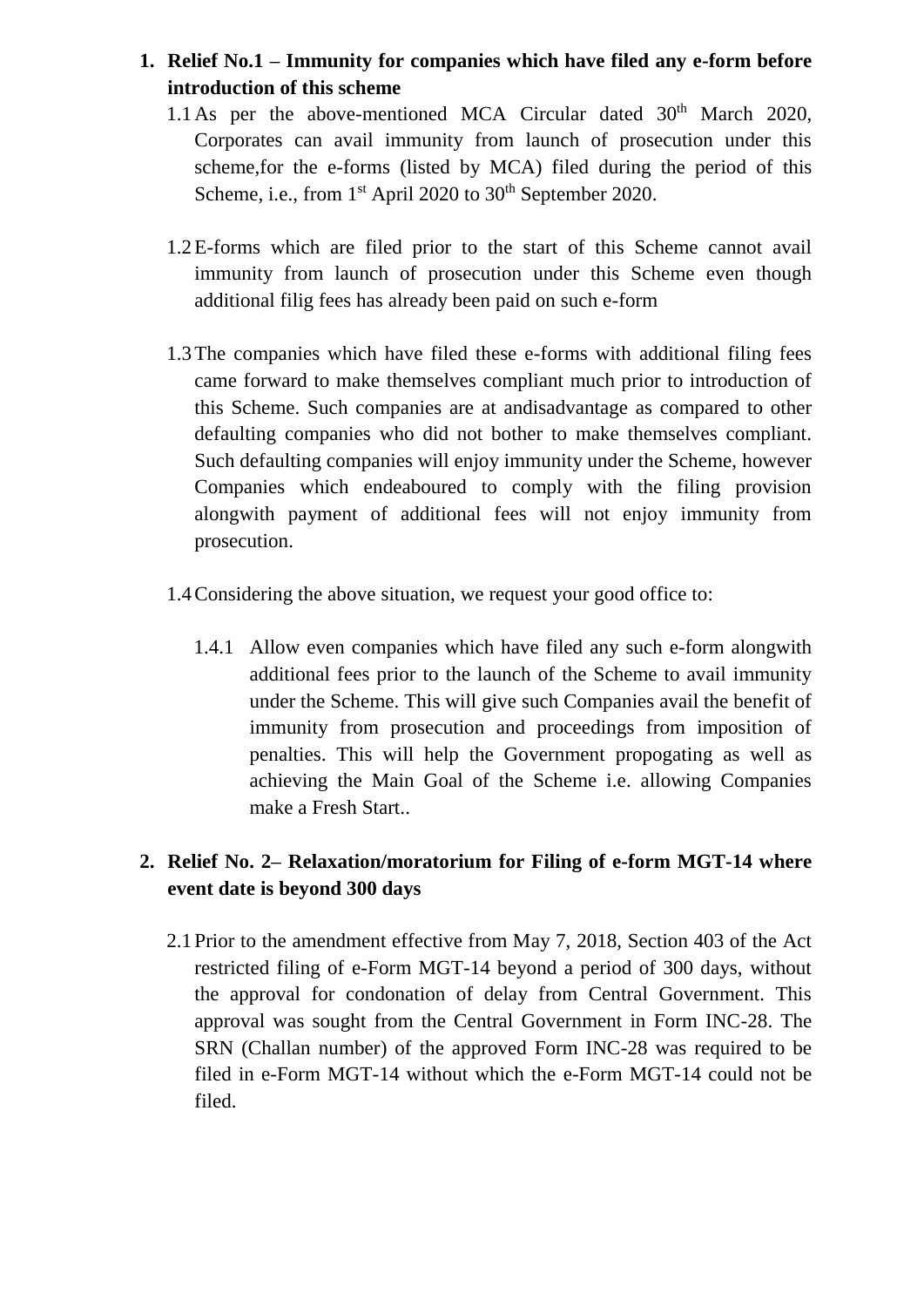- 2.2However, now post the above stated amendment to Section 403 of the Act, MGT-14 can be filed without the need for approval for condonation of delay. Hence, as consequence, e-Form MGT-14 had to be amended so as to remove the need for providing SRN of approved Form INC-28. This amendment, unfortunately has yet to take place.
- 2.3Now, under this CFSS 2020 Scheme also, due to the above-mentioned technical reason, e-Form MGT-14 whose event date is beyond 300 days cannot be filed without undergoing the process of Condonation of Delay.
- 2.4Since, the e-form MGT-14 is not modified pursuant to the amendment in Section 403 of the Act, companies are not able to file e-form MGT-14, where event date is beyond 300 days, under the CFSS Scheme, without seeking seeking approval for condonation of delay from the Central Government, which is no longer required under the Act.
- 2.5Considering the above situation, we request your good office to modify the e-Form MGT-14 to allow its filing even in cases where event date is beyond 300 days, as this is an e-form which is otherwise allowed to be filed under the CFSS Scheme.

#### **3. Relief No. 3 – Covering e-form MSME Form I under CFSS Scheme**

- 3.1MCA has vide its circular dated 24th March 2020 provided a reliefperiod from  $1<sup>st</sup>$  April 2020 to  $30<sup>th</sup>$  September 2020, for filing of any document, return, statement etc., required to be filed with the MCA Registry, irrespective of its due date, for reducing the compliance burden of companies / LLPs, to support and enable companies / LLPs to focus on taking necessary measures to address the COVID-19 threat, including economic disruptions caused by it.
- 3.2The circular specifying detailed requirements in this regard was issued on 30th March 2020 which announced the Company Fresh Start Scheme, 2020. Thereafter, MCA released the list of e-forms on which, if filed between 1<sup>st</sup> April 2020 to 30<sup>th</sup> September 2020, no additional fees will be levied, i.e., the e-forms mentioned in this list are the only e-forms covered under the CFSS Scheme.
- 3.3MCA Notification No. S.O. 368(E) dated 22nd January 2019 under Section 405 of the Act, mandated the filing of e-form MSME Form-1for reporting the dues to MSMEs beyond a period of 45 days for each half year within a period of 30 days after the end of respective half years. Accordingly, for the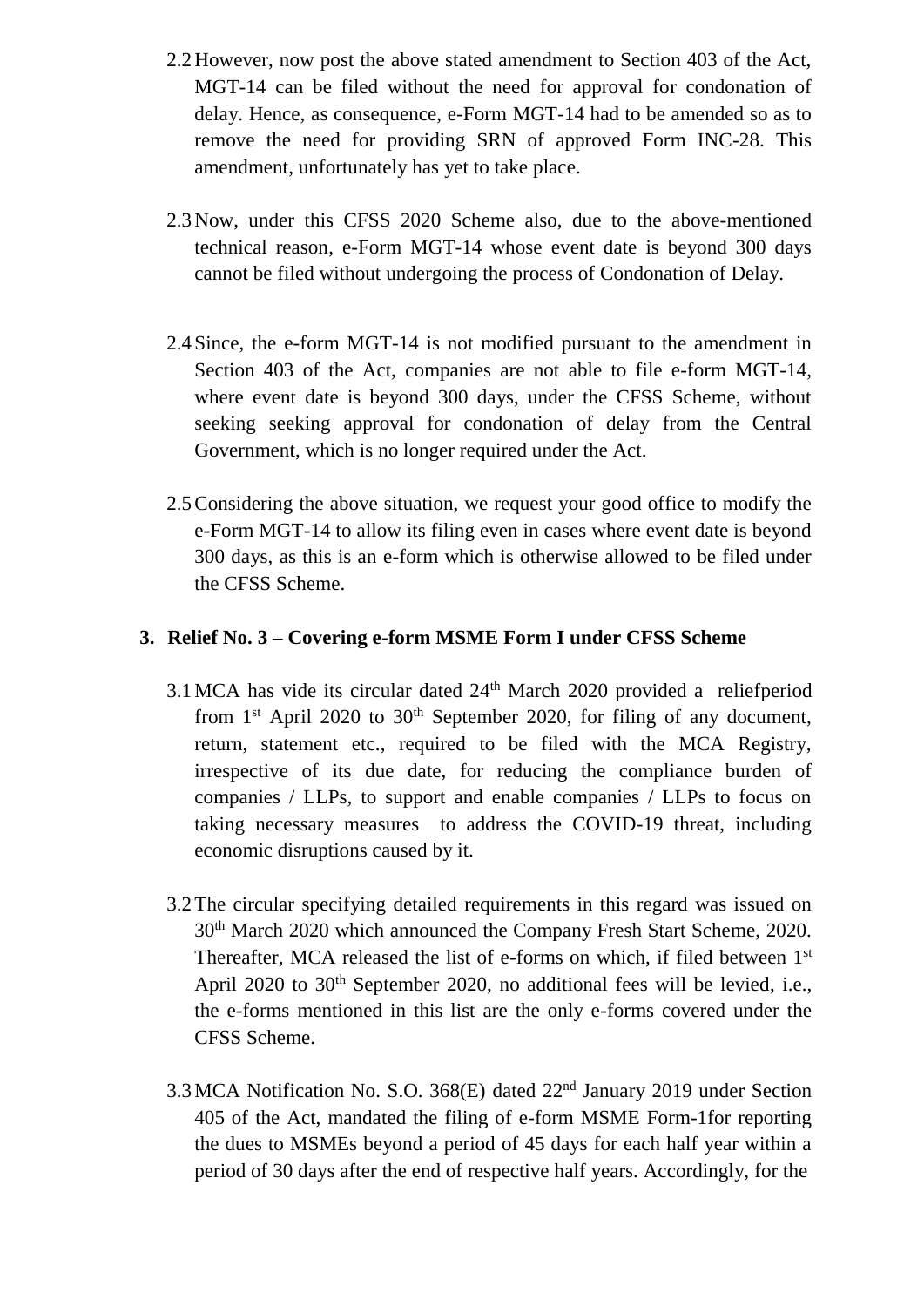- 3.4 half year ended on 31st March 2020, the e-form MSME Form-1 was due for filing by  $30<sup>th</sup>$  April 2020.
- 3.5On this e-form, no filing fees are prescribed by MCA. Further, this e-Form is not included in the list of e-forms that would be covered under the Scheme.
- 3.6 It is pertinent to note that the Central as well as State Governments had imposed a lockdown with effect from March 22, 2020 and March 23, 2020 to avert the drastic situation created due to COVID-19 pandemic. As a result, baring the essential services, the whole of the remaining economy had come to standstill. The entire private sector with the exception of essential services as well as a lot of government organizations had come to standstill. Lockdown in various parts of India still continues to be in vogue in a phased manner.
- 3.7 In such a situation, non-inclusion of e-Form MSME-1 will entail into prosecution and proceedings for imposition of penalties which can never be the intention of the Government which has brought out such a generous Scheme for making companies compliant.
- 3.8Considering the anomaly explained herein above and the hardships being faced by businesses, we request you to kindly include e-form MSME Form-1 also in the list of e-forms covered under CFSS Scheme so as to assist businesses in undertaking due compliance.

## **4. Clarification sought with regard to Scheme for relaxation of time for filing forms related to creation or modification of charges under the Companies Act, 2013**

- 4.1 MCA has vide its General Circular No.  $23/2020$  dated  $17<sup>th</sup>$  June,  $2020$ introduced a **"Scheme for relaxation of time for filing of forms related to creation or modification of charges"**.
- 4.2As per Section 77 of Companies Act, 2013 charges are required **to be registered within 30 days** of the date of creation or modification of charges. The Charges can be registered **with additional fees within after 30 days but within 60 days** of the date of creation or modification of charges. Further **ad-valorem fee** is levied for registration of charges **after 60 days but within 120 days** of the date of creation or modification of charges. Charges **cannot be registered after 120 days** of such creation or modification.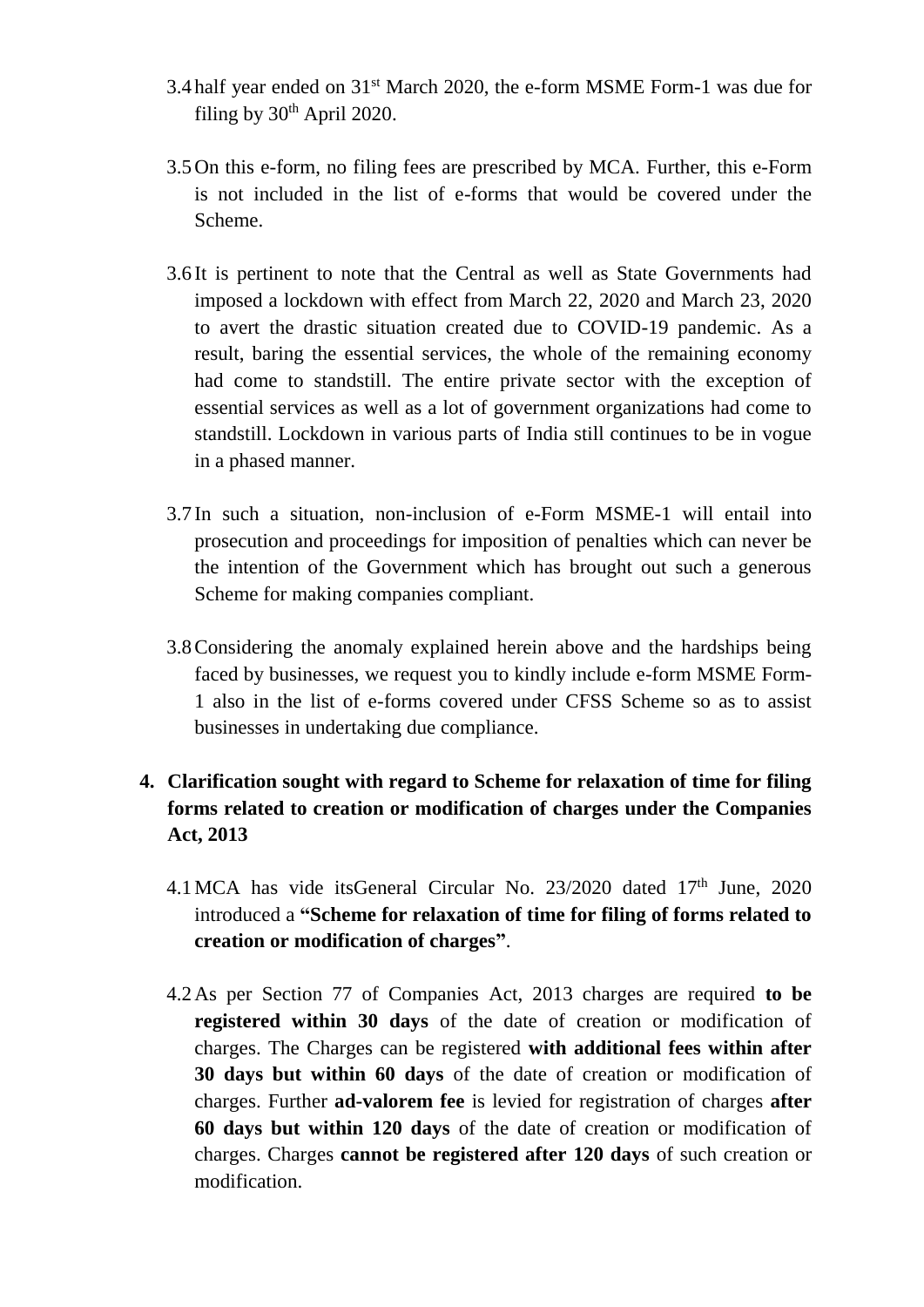4.3As per above-mentioned Scheme for filing of forms related to creation or modification of charges, the period of 7 months i.e. from 1<sup>st</sup>March, 2020 upto  $30<sup>th</sup>$  September, 2020 shall be excluded while counting number of days (i.e. 120 days) for filing of form related to creation/modification of charges. As explained in said circular, there can be 2 scenarios as given below:

|                | Date of creation/modification of charge                                                         |  |  |
|----------------|-------------------------------------------------------------------------------------------------|--|--|
| $\mathbf{1}$   | Charge created or modified <b>before 1</b> <sup>st</sup> <b>March 2020</b> - but filing of form |  |  |
|                | had (120 days) not expired as on 1st March 2020                                                 |  |  |
|                |                                                                                                 |  |  |
|                | Days will be counted for deciding fees will be as follows:                                      |  |  |
|                | (A) If Form is filed on or before 30 <sup>th</sup> September 2020                               |  |  |
|                | Number of days from creation or modification of charge till 29 <sup>th</sup>                    |  |  |
|                | February, 2020 will only be calculated and filing fees shall be levied                          |  |  |
|                | accordingly.                                                                                    |  |  |
|                |                                                                                                 |  |  |
|                | (B) If Form is filed after $30th$ September 2020                                                |  |  |
|                | Number of days from creation or modification of charges till 29 <sup>th</sup>                   |  |  |
|                | February, $2020 + No$ . of days beginning from 1 <sup>st</sup> October 2020 till the            |  |  |
|                | date of filing will be calculated and filing fees shall be levied                               |  |  |
|                | accordingly.                                                                                    |  |  |
|                |                                                                                                 |  |  |
| $\overline{2}$ | Charge created or modified between $1st$ March 2020 to 30 <sup>th</sup> September               |  |  |
|                | 2020                                                                                            |  |  |
|                |                                                                                                 |  |  |
|                | Days will be counted for deciding fees will be as follows:                                      |  |  |
|                | First day will start from 1 <sup>st</sup> October 2020 till date of filing and                  |  |  |
|                | accordingly fees shall be levied.                                                               |  |  |

- 4.4 If we section for non-applicability of this scheme, one of the clausewhere the Scheme will not be applicable is where*"the timeline for filing the form expires at a future date, despite exclusion of time provided in sub-para (iii)*" *i.e.* period from  $1<sup>st</sup> March, 2020$  to  $30<sup>th</sup> September, 2020$ .
- 4.5This clause is creating a confusion as to what will be meant by 'timeline' and 'future date'? Whether the words 'timeline for filing the form' mean normal time period of 30 days available for filing OR maximum time period of 120 days within which this form can be filed? Whether 'future date' means any date from 1<sup>st</sup> October 2020 or any further date?
- 4.6 Since time provided in sub-para (iii) of this circular is till  $30<sup>th</sup>$  September 2020, if we consider that '*the timeline for filing the form expires at a future date,despite exclusion of time provided in sub-para (iii)'*means 30 days expire on or after  $1<sup>st</sup>$  October 2020, it will mean that